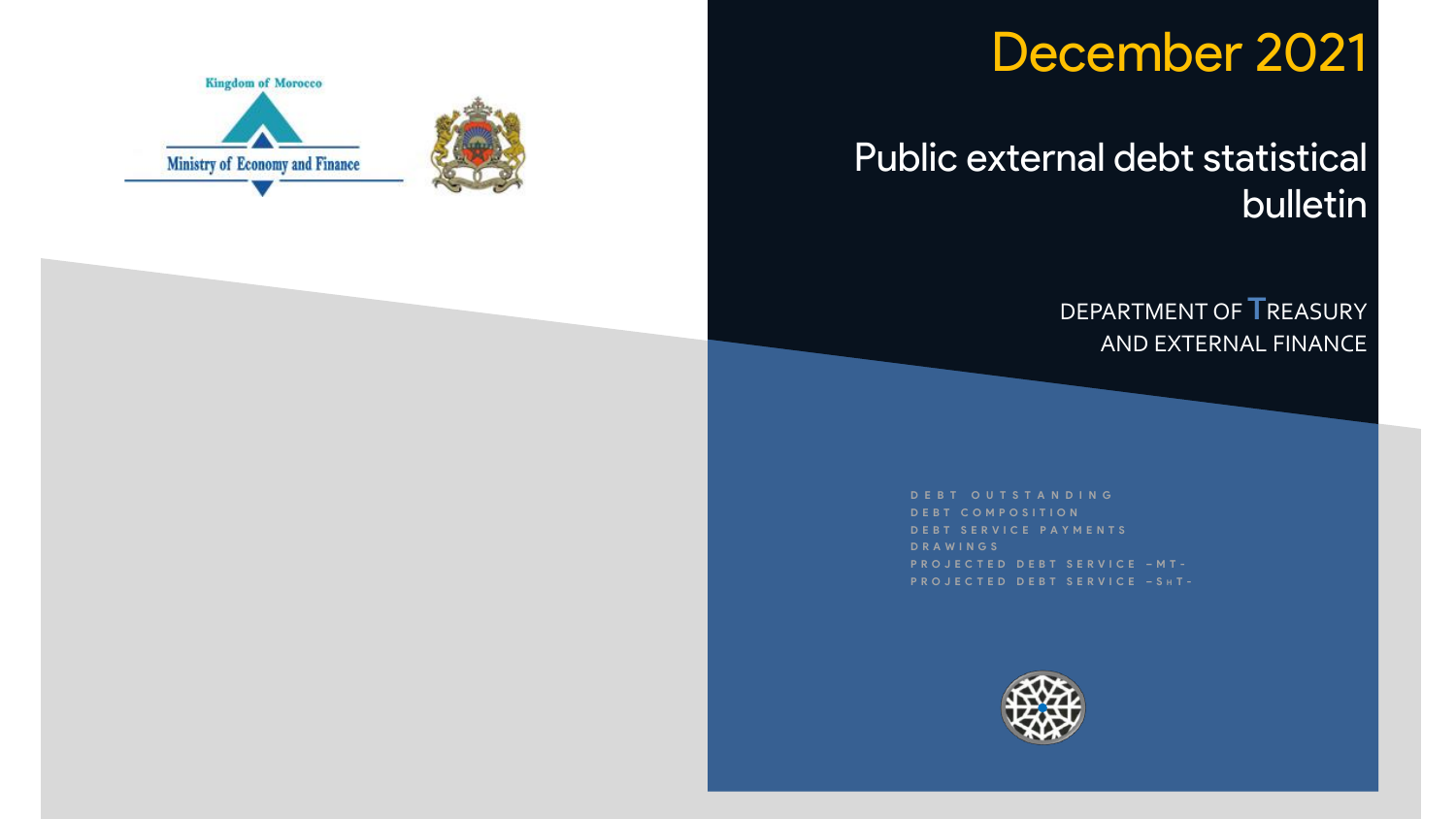**Department of Treasury and External Finance -----**



#### **DECEMBER 2021 PUBLIC EXTERNAL DEBT STATISTICAL BULLETIN DT4/DGDE/SDG**





**Breakdown by debtors**





|                                                                    | 2017    | 2018    | 2019    | 2020    | 2021    | $2021 - Q3$ | 2021-Q4 |
|--------------------------------------------------------------------|---------|---------|---------|---------|---------|-------------|---------|
| <b>I- DEBT OUTSTANDING</b>                                         |         |         |         |         |         |             |         |
| <b>MAD million equivalent</b>                                      | 332,558 | 326,615 | 340,607 | 376,052 | 378,559 | 376,941     | 378,559 |
| $\epsilon$ million equivalent                                      | 29,727  | 29,821  | 31,642  | 34,389  | 35,997  | 35,931      | 35,997  |
| US\$ million equivalent                                            | 35,646  | 34,145  | 35,505  | 42,230  | 40,791  | 41,583      | 40,791  |
| <b>Percentage to GDP</b>                                           | 31.3%   | 29.5%   | 29.5%   | 34.5%   | 32.0%   |             | 32.0%   |
| II- DEBT COMPOSITION (in percentage of the total debt outstanding) |         |         |         |         |         |             |         |
| <b>A-BY ORIGINAL MATURITY &amp; CREDITORS</b>                      |         |         |         |         |         |             |         |
| <b>Medium and long term</b>                                        | 100.0%  | 100.0%  | 100.0%  | 100.0%  | 100.0%  | 100.0%      | 100.0%  |
| <b>Bilateral creditors</b>                                         | 29.4%   | 28.4%   | 25.6%   | 22.9%   | 22.2%   | 22.7%       | 22.2%   |
| <b>EU</b> countries                                                | 19.8%   | 18.7%   | 16.9%   | 15.9%   | 15.3%   | 15.6%       | 15.3%   |
| Arab countries                                                     | 3.9%    | 4.0%    | 3.6%    | 2.8%    | 2.7%    | 2.8%        | 2.7%    |
| Other countries                                                    | 5.7%    | 5.7%    | 5.1%    | 4.2%    | 4.2%    | 4.3%        | 4.2%    |
| <b>Multilateral creditors</b>                                      | 47.3%   | 48.8%   | 49.5%   | 49.1%   | 49.3%   | 49.1%       | 49.3%   |
| <b>Bondholders &amp; Commercial banks</b>                          | 23.3%   | 22.8%   | 24.9%   | 28.0%   | 28.5%   | 28.2%       | 28.5%   |
| <b>Short term</b>                                                  | 0.0%    | 0.0%    | 0.0%    | 0.0%    | 0.0%    | 0.0%        | 0.0%    |
| <b>B-BY DEBTORS</b>                                                |         |         |         |         |         |             |         |
| Central government debt (Treasury)                                 | 46.1%   | 45.3%   | 47.4%   | 53.1%   | 53.8%   | 53.3%       | 53.8%   |
| State-owned enterprises debt (SOEs)                                | 53.5%   | 54.2%   | 51.6%   | 45.9%   | 45.0%   | 45.7%       | 45.0%   |
| Other debtors                                                      | 0.4%    | 0.5%    | 1.0%    | 1.0%    | 1.2%    | 1.0%        | 1.2%    |
| <b>Public financial institutions</b>                               | 0.2%    | 0.1%    | 0.4%    | 0.3%    | 0.4%    | 0.3%        | 0.4%    |
| <b>Territorial communes</b>                                        | 0.1%    | 0.3%    | 0.5%    | 0.5%    | 0.6%    | 0.5%        | 0.6%    |
| Public utility institutions                                        | 0.1%    | 0.1%    | 0.1%    | 0.2%    | 0.2%    | 0.2%        | 0.2%    |
| <b>C-BY CURRENCIES</b>                                             |         |         |         |         |         |             |         |
| US Dollar (\$US)                                                   | 27.8%   | 28.4%   | 27.1%   | 29.8%   | 30.6%   | 31.5%       | 30.6%   |
| Euro $(\epsilon)$                                                  | 61.1%   | 59.6%   | 61.9%   | 60.7%   | 60.5%   | 59.2%       | 60.5%   |
| Japanease Yen (¥)                                                  | 3.6%    | 3.8%    | 3.5%    | 3.0%    | 2.6%    | 2.7%        | 2.6%    |
| Others                                                             | 7.5%    | 8.2%    | 7.5%    | 6.5%    | 6.3%    | 6.6%        | 6.3%    |
| <b>D-BY INTEREST RATE</b>                                          |         |         |         |         |         |             |         |
| Fixed                                                              | 74.1%   | 75.3%   | 75.0%   | 74.6%   | 76.1%   | 75.0%       | 76.1%   |
| Variable                                                           | 25.9%   | 24.7%   | 25.0%   | 25.4%   | 23.9%   | 25.0%       | 23.9%   |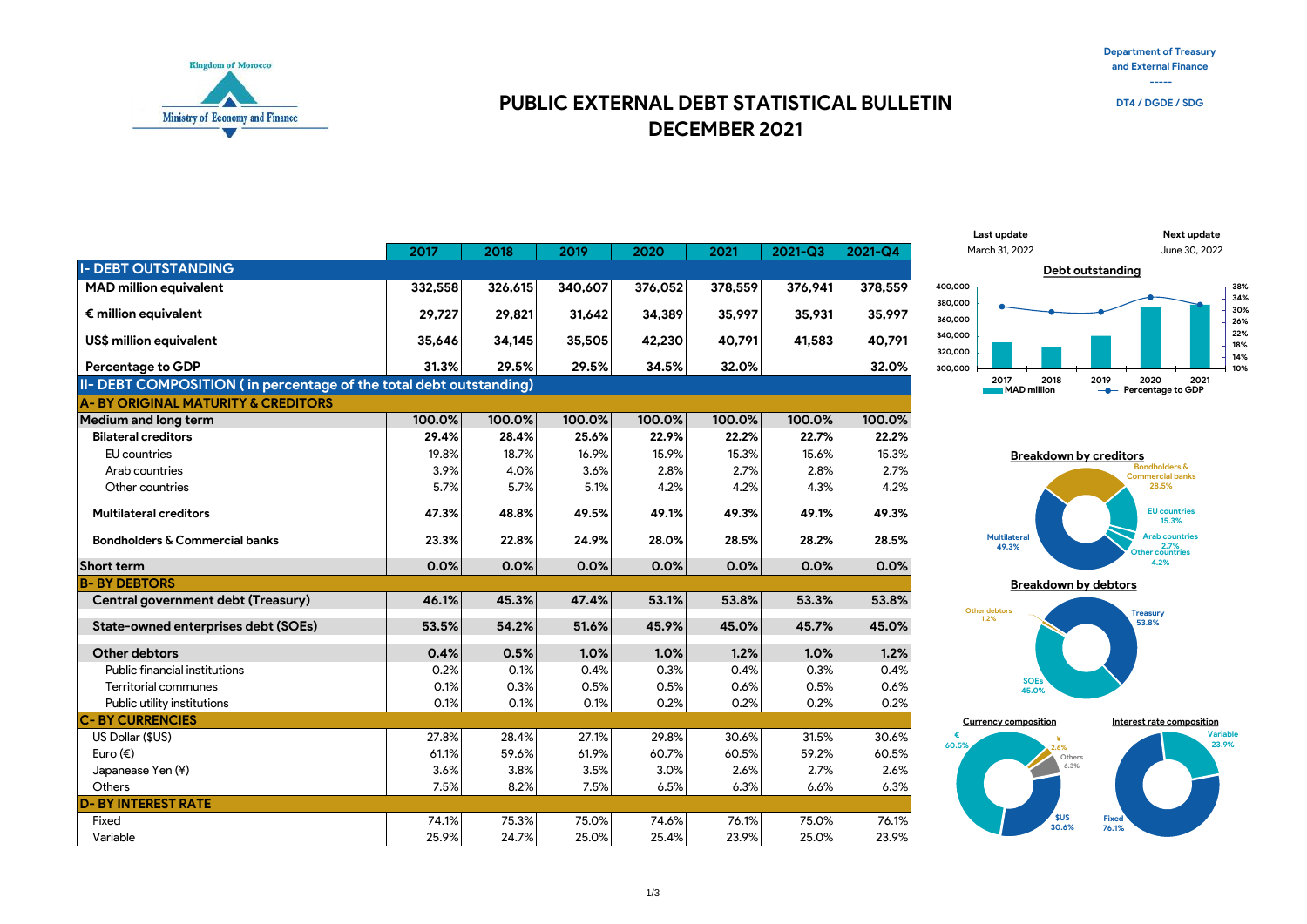**Department of Treasury and External Finance -----**



#### **DECEMBER 2021 PUBLIC EXTERNAL DEBT STATISTICAL BULLETIN DT4/DGDE/SDG**

|                                           | 2017    | 2018   | 2019   | 2020   | 2021   | $2021 - Q3$ | 2021-Q4      |
|-------------------------------------------|---------|--------|--------|--------|--------|-------------|--------------|
| III- DEBT SERVICE PAYMENTS (MAD million)  |         |        |        |        |        |             |              |
| <b>Total debt service payments</b>        | 32,059  | 28,586 | 29,233 | 41.424 | 41,555 | 4.864       | 12,332       |
| US\$ million equivalent                   | 3.284   | 3,038  | 3.039  | 4,360  | 4.621  | 543         | 1,346        |
| In % of current receipts                  | 6.8%    | 5.8%   | 5.7%   | 9.2%   | 7.8%   |             |              |
| <b>Principal payments</b>                 | 23,389  | 19,979 | 20,689 | 32,957 | 32,630 | 3.838       | 9,084        |
| <b>Bilateral creditors</b>                | 8,293   | 9,550  | 9,619  | 9,510  | 9,888  | 1,342       | 4,055        |
| <b>EU</b> countries                       | 5,820   | 7,108  | 7,043  | 6,755  | 7,364  | 780         | 3,327        |
| Arab countries                            | 758     | 722    | 815    | 1,150  | 1,324  | 123         | 548          |
| Other countries                           | 1,715   | 1,720  | 1,761  | 1,605  | 1,200  | 438         | 180          |
| <b>Multilateral creditors</b>             | 8.744   | 9,673  | 10,086 | 11,501 | 13,260 | 2,247       | 4,783        |
| <b>Bondholders &amp; Commercial banks</b> | 6,352   | 756    | 984    | 11,946 | 9,482  | 249         | 246          |
| Interest payments                         | 8,670   | 8,607  | 8,544  | 8,467  | 8,926  | 1,027       | 3,248        |
| <b>Bilateral creditors</b>                | 2,042   | 2,119  | 1,859  | 1,699  | 1,597  | 237         | 575          |
| <b>EU</b> countries                       | 1.387   | 1.366  | 1,140  | 1.060  | 1,037  | 106         | 423          |
| Arab countries                            | 263     | 398    | 397    | 368    | 321    | 36          | 122          |
| Other countries                           | 392     | 355    | 322    | 271    | 239    | 94          | 31           |
| <b>Multilateral creditors</b>             | 2,934   | 3,134  | 3,240  | 3,188  | 3,284  | 768         | 796          |
| <b>Bondholders &amp; Commercial banks</b> | 3.694   | 3,354  | 3,445  | 3,580  | 4.045  | 22          | 1,877        |
| <b>IV- Drawings (MAD million)</b>         |         |        |        |        |        |             |              |
| <b>Total drawings</b>                     | 35,668  | 19,281 | 40,192 | 76,610 | 41,290 | 7,413       | 6,937        |
| <b>Bilateral creditors</b>                | 14,771  | 4,834  | 4,740  | 9,187  | 10,051 | 1,612       | 2,186        |
| <b>EU</b> countries                       | 7,312   | 3,607  | 4,414  | 8,373  | 7,589  | 1,524       | 2,102        |
| Arab countries                            | 5,743   | 467    | 75     | 338    | 325    | 40          | 28           |
| Other countries                           | 1,716   | 760    | 251    | 476    | 2,137  | 48          | 56           |
| <b>Multilateral creditors</b>             | 20,897  | 12,834 | 20,856 | 29,948 | 17,897 | 5,801       | 4,751        |
| <b>Bondholders &amp; Commercial banks</b> | $\circ$ | 1,613  | 14,596 | 37,475 | 13,342 | 0           | $\mathbf{o}$ |